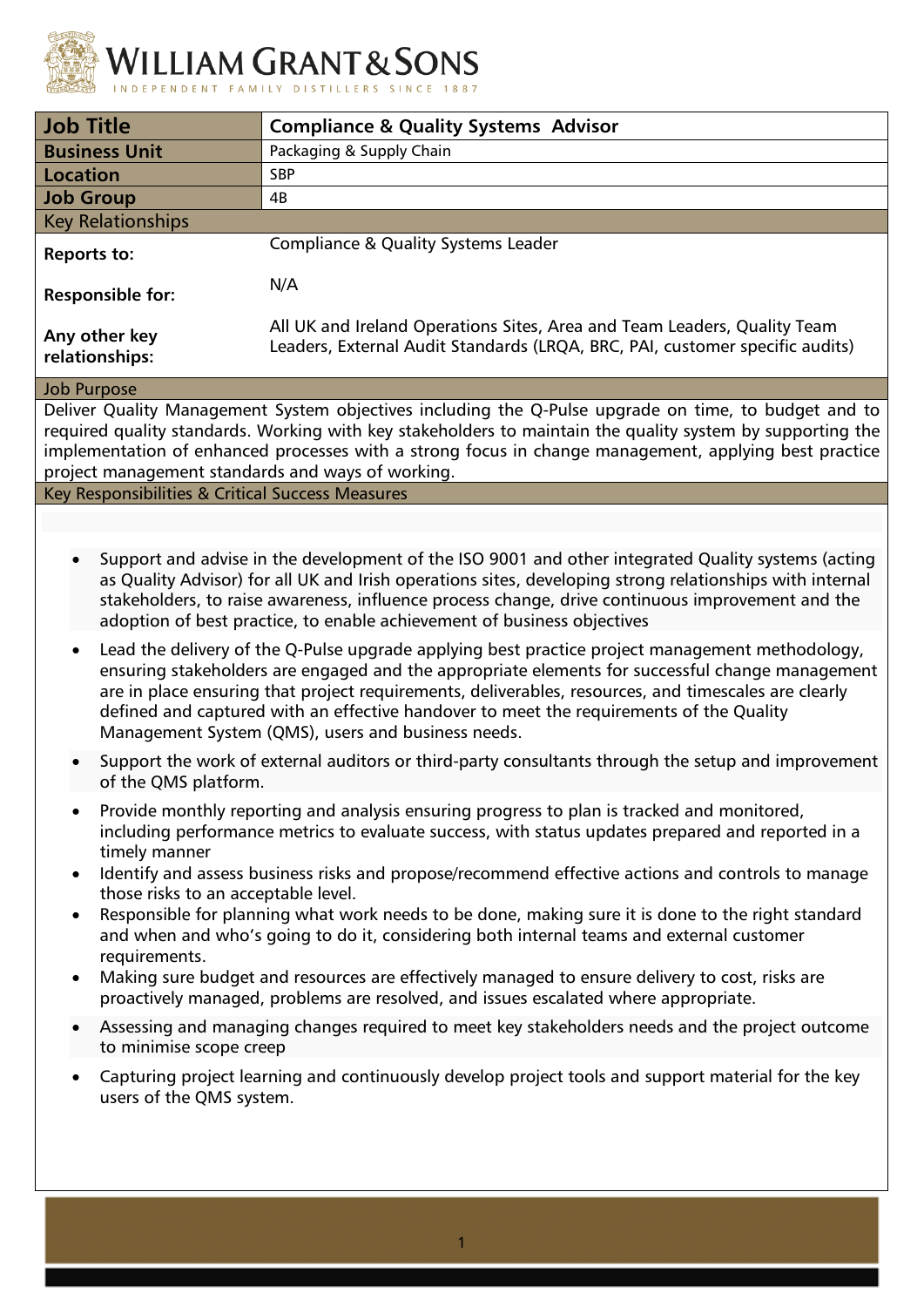

**LLIAM GRANT & SONS** 

| <b>Functional Competencies</b><br><b>Function:</b>                                                                                                                                                                                                                                                                                                                                                                                                                                                                                                                        |  | Development & Compliance                                                                                                                                                                                                                                                                                                                                              |
|---------------------------------------------------------------------------------------------------------------------------------------------------------------------------------------------------------------------------------------------------------------------------------------------------------------------------------------------------------------------------------------------------------------------------------------------------------------------------------------------------------------------------------------------------------------------------|--|-----------------------------------------------------------------------------------------------------------------------------------------------------------------------------------------------------------------------------------------------------------------------------------------------------------------------------------------------------------------------|
| <b>Deciding &amp; Initiating Action</b><br>Makes prompt, clear decisions which may<br>involve tough choices or considered risks<br>Takes responsibility for actions, projects, and<br>$\bullet$<br>people<br>Takes initiative and acts with confidence<br>Initiates and generates activity                                                                                                                                                                                                                                                                                |  | <b>Presenting and Communicating Information</b><br>• Speaks clearly and fluently<br>• Expresses opinions, information, and key points<br>of an argument clearly<br>• Makes presentations and undertakes public<br>speaking with skill and confidence<br>• Responds quickly to the needs of an audience<br>and to their reactions and feedback<br>Projects credibility |
| <b>Persuading &amp; Influencing</b><br>Makes a strong personal impression on others<br>Gains clear agreement and commitment from<br>$\bullet$<br>others by persuading, convincing and<br>negotiating<br>Promotes ideas on behalf of self or others<br>$\bullet$<br>Makes effective use of political processes to<br>$\bullet$<br>influence and persuade others                                                                                                                                                                                                            |  | <b>Delivering Results &amp; Meeting Customer</b><br><b>Expectations</b><br>Focuses on customer needs and satisfaction<br>Sets high standards for quality and quantity<br>Monitors and maintains quality and<br>productivity<br>Works in a systematic, methodical, and orderly<br>way<br>Consistently achieves project goals.                                          |
| <b>Applying Expertise &amp; Technology</b><br>Applies specialist and detailed technical<br>expertise<br>Develops job knowledge and expertise<br>$\bullet$<br>through continual professional development<br>Shares expertise and knowledge with others<br>$\bullet$<br>Uses technology to achieve work objectives<br>$\bullet$<br>Demonstrates appropriate physical co-<br>$\bullet$<br>ordination and endurance, manual skill, spatial<br>awareness, and dexterity<br>Demonstrates an understanding of different<br>$\bullet$<br>organisational departments and functions |  | <b>Coping with Pressures &amp; Setbacks</b><br>Works productively in a pressurised<br>environment<br>Keeps emotions under control during difficult<br>situations<br>Balances the demands of a work life and a<br>$\bullet$<br>personal life.<br>Maintains a positive outlook at work.<br>Handles criticism well and learns from it.<br>$\bullet$                      |

## Values

#### **Be Proud**

We are proud of our brands, our heritage, and our commitment to superior quality in our products.

### **Be Responsible**

We are accountable and are committed to performing to our full potential within our teams, and as individuals.

## **Be Professional**

We value integrity, transparency, professionalism and constructive debate within a team working culture.

#### **Be Entrepreneurial**

We foster a forward thinking and pioneering culture that recognises the need for innovative thinking and continuous improvement.

#### **Think Long Term**

We all care deeply about the long term prosperity of the business and understand that this long term perspective gives us a major competitive advantage.

## **Be Sustainable**

We wish to make a positive contribution to our communities and to our environment.